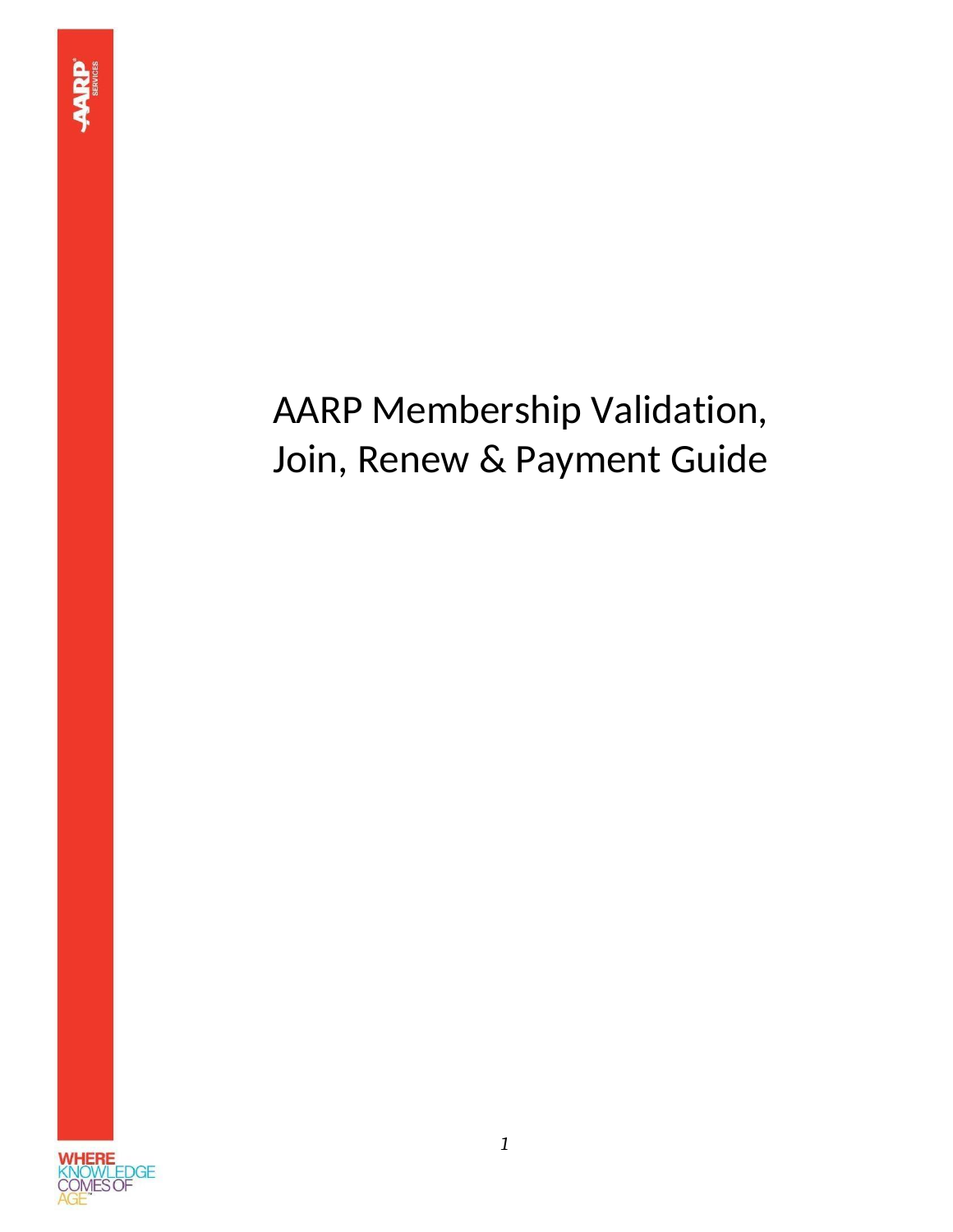# AARP Membership Verification

This document will guide you through the steps required to verify AARP Membership and steps to Join/Renew your existing AARP memberships.

### 1. **Verifying Existing AARP Membership**

There are two search options to verify a customer's AARP membership:

- a) Search using AARP membershipnumber
- b) Search by Contact Information: First Name, Last Name, Zip Code, Date of Birth

| <b>Verify AARP Membership</b> | <b>Verify AARP Membership</b>                                                                                |
|-------------------------------|--------------------------------------------------------------------------------------------------------------|
|                               | ▼ By Membership Number                                                                                       |
| ▼ By Membership Number        | <b>OR</b>                                                                                                    |
|                               | ▶ By Contact Information                                                                                     |
| Membership Number*            | First Name*                                                                                                  |
| <b>SEARCH</b><br>Membership # | Last Name*                                                                                                   |
| <b>OR</b>                     | Zip Code <sup>*</sup>                                                                                        |
| ▶ By Contact Information      | Date Of Birth <sup>*</sup>                                                                                   |
|                               | ttm/dd/yyyy)                                                                                                 |
|                               | Member Search is based on exact member information. Please<br>make sure the entered information is accurate. |
|                               | <b>SEARCH</b>                                                                                                |

*Figure 1 Member Search by AARP Membership Number*

Once you enter the membership number and click on the SEARCH button, you will see the screenshot shown in figure 2 displaying the following information in a pop-up.

- 1. Name (First Name andLast Name)
- 2. Address (City, State, Zip)
- 3. AARP Membership#
- 4. AARP Medicare Number
- 5. Membership ExpiryDate
- 6. Date of Birth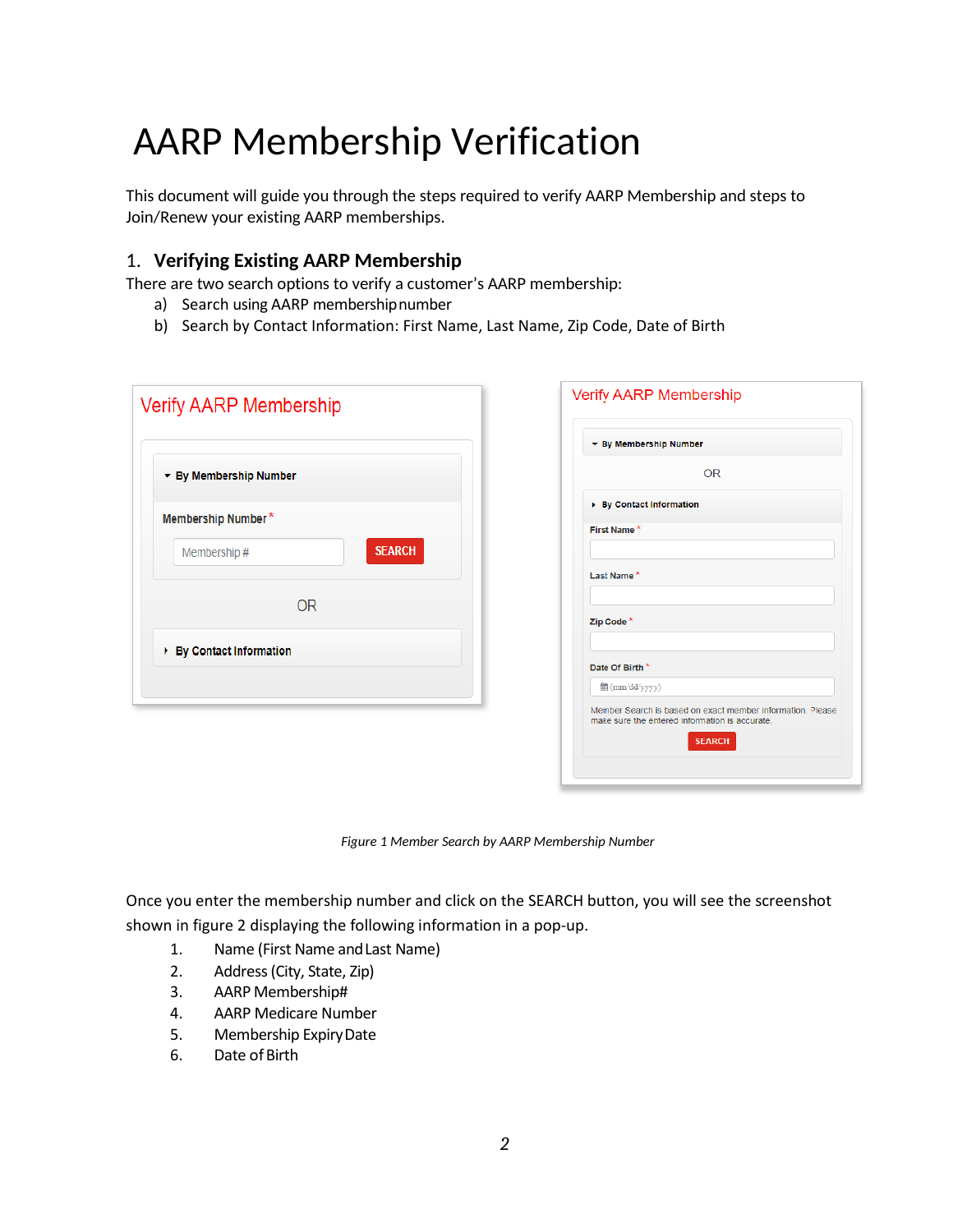If there is a single record that match the search parameter, it will display that record as shown in Figure 2.

| <b>MEMBER VERIFICATION</b>                                   |                                                                                             | <b>MEMBER VERIFICATION</b>                                                                                     |
|--------------------------------------------------------------|---------------------------------------------------------------------------------------------|----------------------------------------------------------------------------------------------------------------|
| DARLENE HENGENIUS<br>12565 OVERSEAS HWY<br>MARATHON FL 33050 | AARP ACTIVE MEMBERSHIP<br>Valid Thru: 05/31/2025                                            | SWEETIE SHAH<br>AARP ACTIVE MEMBERSHIP<br>1801 CARTER CORNER RD<br>Valid Thru: 09/30/2021<br>FLORENCE SC 29506 |
| <b>AARP MEMBERSHIP#: 1</b>                                   | <b>DATE OF BIRTH: 12/20/1949</b>                                                            | AARP MEMBERSHIP #: 3448333389<br><b>DATE OF BIRTH: 04/16/1981</b>                                              |
| <b>AUTO RENEW: NO</b>                                        |                                                                                             | <b>AUTO RENEW: NO</b>                                                                                          |
|                                                              | For AARP Medicare Supplement Insurance Applications, use #:<br><b>000000000</b> COPY NUMBER | For AARP Medicare Supplement Insurance Applications, use #:<br>344833338 COPY NUMBER                           |
|                                                              | <b>CONTINUE</b>                                                                             | <b>RENEW NOW</b><br><b>BACK</b>                                                                                |
|                                                              | Looking for help with enrollment or have a membership inquiry? Click here                   | Looking for help with enrollment or have a membership inquiry? Click here                                      |

*Figure 2 Membership Search Single Result*

If there are multiple records that match the search parameter, it will display records as shown in Figure 3. The name searched appears at the top for reference.

| First Name<br>Sweetie                                                                               | Last Name<br>Shah       | Zip Code<br>29506                                                                                     |               | Date of Birth<br>09/25/1981             |              |
|-----------------------------------------------------------------------------------------------------|-------------------------|-------------------------------------------------------------------------------------------------------|---------------|-----------------------------------------|--------------|
| Search Results - Verify and Select Best Match                                                       |                         |                                                                                                       |               |                                         |              |
| Name & Address                                                                                      | Primary's<br><b>DOB</b> | <b>AARP Membership</b><br>Number                                                                      | Auto<br>Renew | <b>AARP Membership</b><br><b>Status</b> |              |
| The record below is not an exact match for the searched DATE OF BIRTH, review the details.          |                         |                                                                                                       |               |                                         |              |
| Sweetie Shah<br>1801 CARTER CORNER RD<br>FLORENCE SC 29506                                          | 04/16/1981              | 3448333389<br>For AARP Medicare Supplement<br>Insurance Applications, use #:<br>344833338 COPY NUMBER | <b>No</b>     | <b>Active Till</b><br>09/30/2021<br>ረን  | <b>RENEW</b> |
| The record below is not an exact match for the searched NAME and DATE OF BIRTH, review the details. |                         |                                                                                                       |               |                                         |              |
| Karen Koser<br>1801 CARTER CORNER RD<br>FLORENCE SC 29506                                           | 09/16/1981              | 3448333405<br>For AARP Medicare Supplement<br>Insurance Applications, use #:<br>344833340 COPY NUMBER | <b>No</b>     | <b>Active Till</b><br>09/30/2024<br>ረን  |              |
| The record below is not an exact match for the searched NAME and DATE OF BIRTH, review the details. |                         |                                                                                                       |               |                                         |              |
| Swetie Shah<br>1801 CARTER CORNER RD<br>FLORENCE SC 29506                                           | 08/08/1961              | 3449104896<br>For AARP Medicare Supplement<br>Insurance Applications, use #:<br>344910489 COPY NUMBER | No            | <b>Active Till</b><br>08/31/2022<br>ረጎ  |              |
|                                                                                                     |                         | Looking for help with enrollment or have a membership inquiry? Click here                             |               |                                         |              |

*Figure 2 Membership Search Multiple Result*

**Note:** If client's AARP membership is within 6 months of expiration, you would see the Member Verification Screen with a Renew Now button. Clicking the Renew Now button, will navigate them to the AARP Membership Application form and all the Member Details would be pre- populated.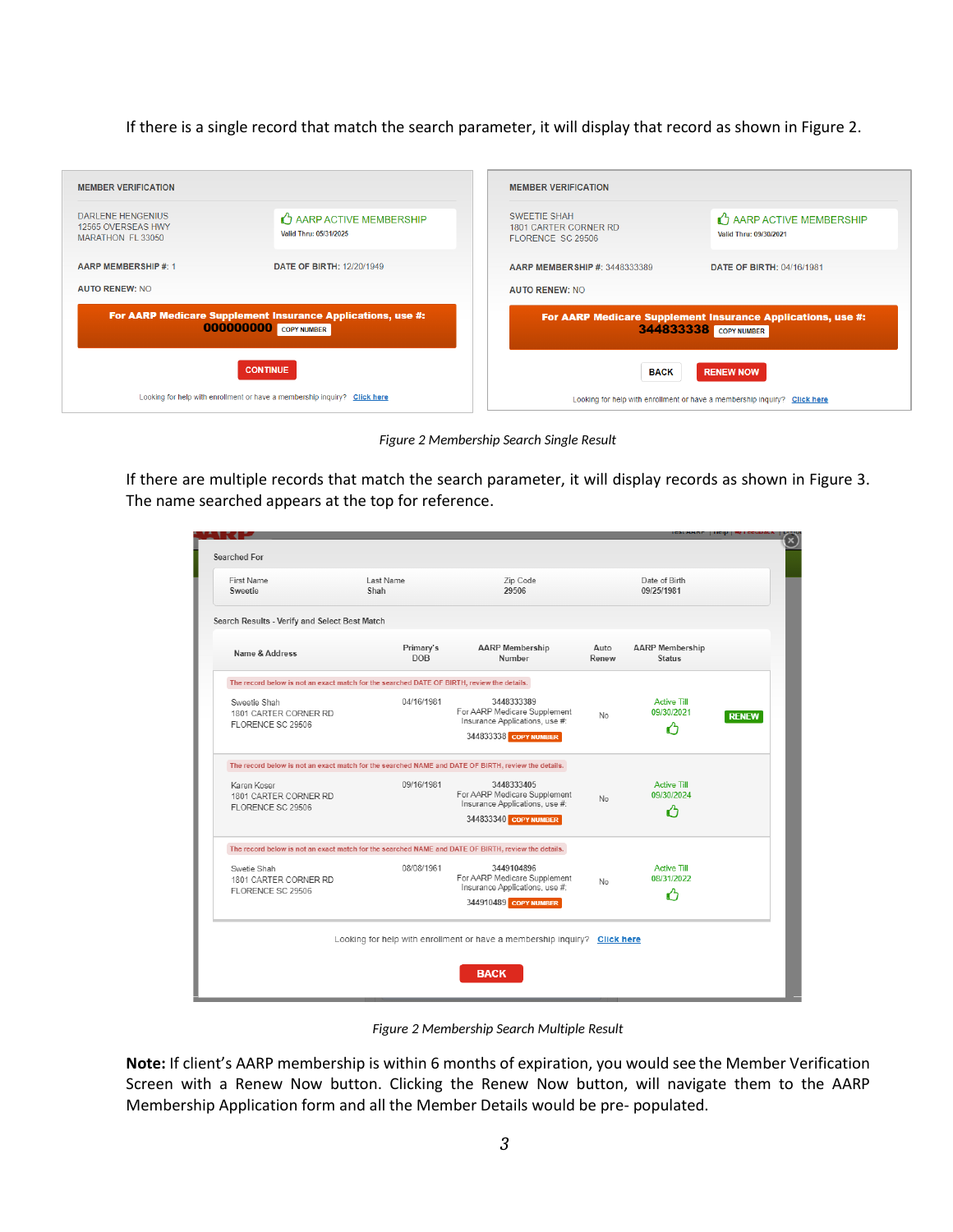### 1. **Signing up a New AARP Member**

Clicking the **SIGN UP A NEW MEMBER** button on the **Home page** will take you to the AARP Membership Enrollment page.

# Verify AARP Membership

| Membership Number* |    |               |
|--------------------|----|---------------|
| Membership #       |    | <b>SEARCH</b> |
|                    | OR |               |
|                    |    |               |

## **SIGN UP A NEW MEMBER**

Fig 2 Sign Up A New Member on AARP Home Page.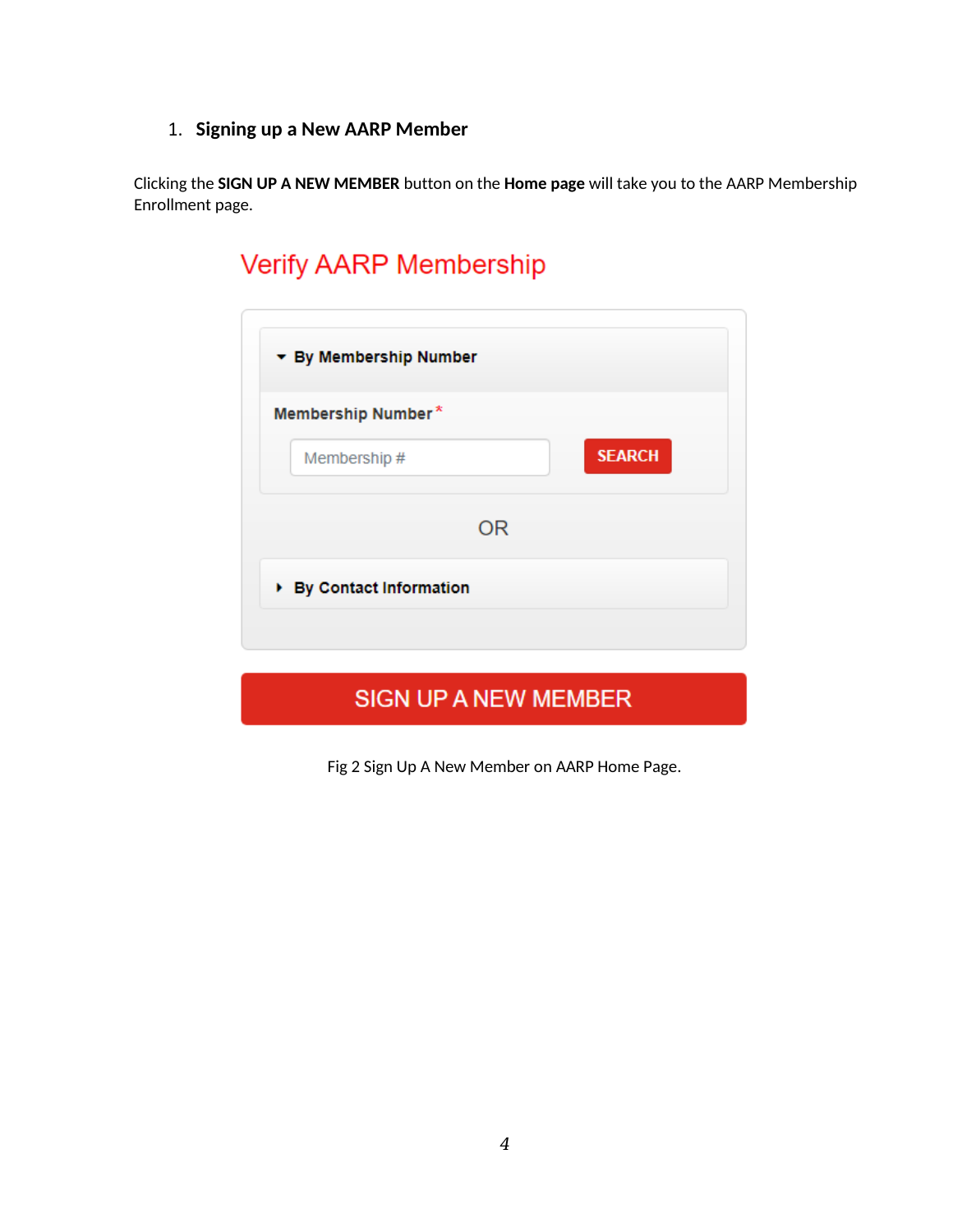Once you click the "Sign UP A NEW MEMBER" button you will be displayed with the AARP Membership Application form. Fill in the required details and click the "Billing and Payment" button to go to the next step.

| <b>MEMBERSHIP</b><br>$\bullet$ 5 years<br>$\bullet$ 3 years<br>$\bullet$ 1 year | Select your client's AARP membership choice<br>\$63.00<br>\$43.00<br>\$16.00 | \$12.60/year<br>\$14.33/year<br>\$16.00/year<br>● 1 year Automatic Renewal (\$12 first year - Save 25%)<br>Please enter the following information as it should appear on the AARP membership card. | Handy hint:<br>1. Select the Membership Year.<br>2. Enter Member information<br>3. Add Spouse/ Partner details if<br>applicable<br>4. Click Billing and Payment<br>button to go to the next step. |
|---------------------------------------------------------------------------------|------------------------------------------------------------------------------|----------------------------------------------------------------------------------------------------------------------------------------------------------------------------------------------------|---------------------------------------------------------------------------------------------------------------------------------------------------------------------------------------------------|
| <b>First Name*</b>                                                              |                                                                              | Last Name*                                                                                                                                                                                         |                                                                                                                                                                                                   |
|                                                                                 |                                                                              | 国                                                                                                                                                                                                  |                                                                                                                                                                                                   |
| Address*<br><b>Address 2</b>                                                    |                                                                              |                                                                                                                                                                                                    |                                                                                                                                                                                                   |
| City*                                                                           |                                                                              | State*<br>Select                                                                                                                                                                                   | Zip Code*<br>▼                                                                                                                                                                                    |
| <b>Phone Number*</b>                                                            | Email                                                                        |                                                                                                                                                                                                    | Date of Birth                                                                                                                                                                                     |
| XXX-XXX-XXXX                                                                    |                                                                              |                                                                                                                                                                                                    | mm/dd/yyyy                                                                                                                                                                                        |
| <b>Spouse/Partner First Name</b>                                                | FOR FREE SECOND MEMBERSHIP                                                   |                                                                                                                                                                                                    | <b>Spouse/Partner Last Name</b>                                                                                                                                                                   |
| <b>Spouse/Partner Email</b>                                                     |                                                                              |                                                                                                                                                                                                    | <b>Spouse/Partner Date of Birth</b>                                                                                                                                                               |
|                                                                                 |                                                                              | <b>NEXT STEP : BILLING &amp; PAYMENT &gt;</b>                                                                                                                                                      |                                                                                                                                                                                                   |

Figure 2.1: AARP Membership Application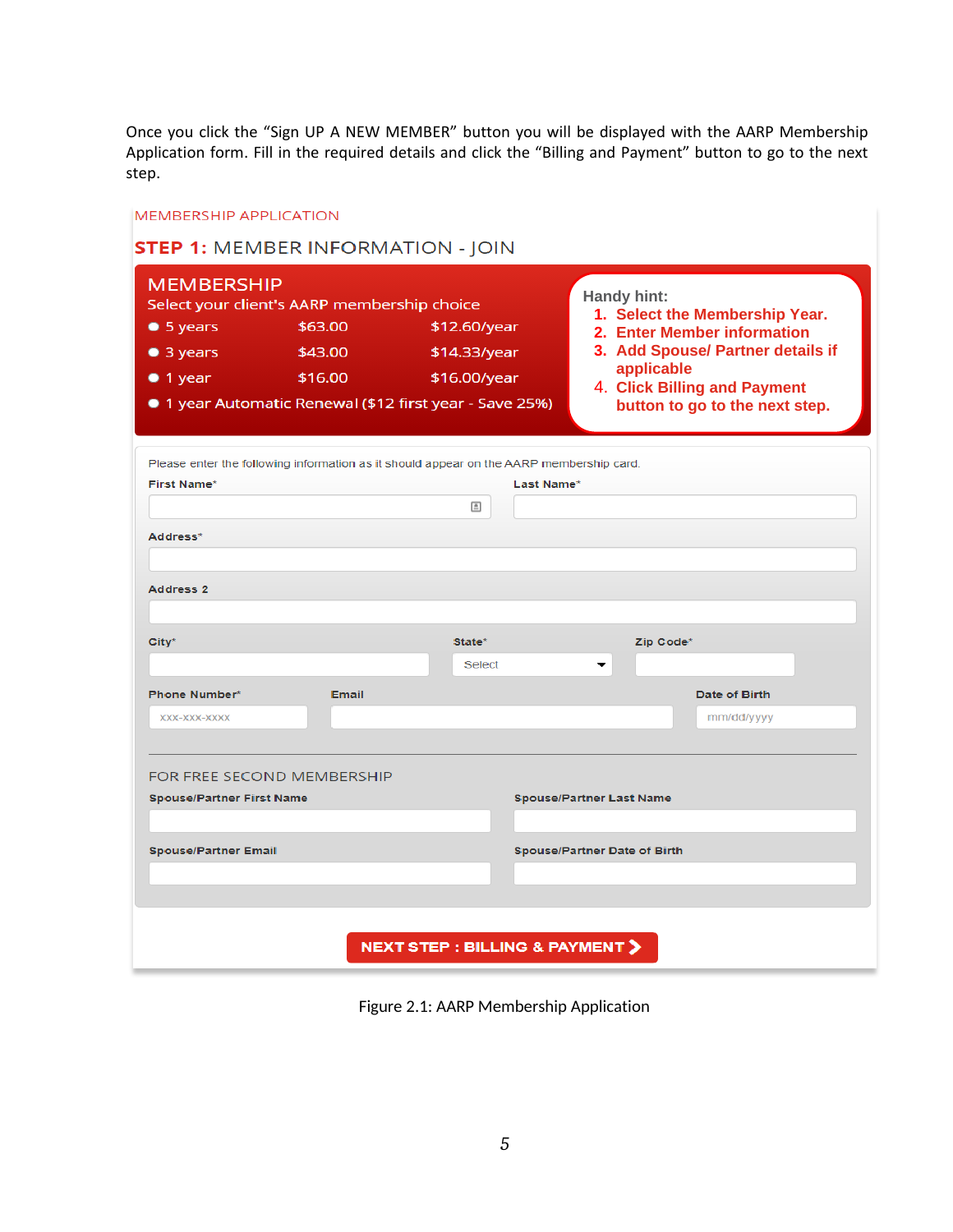If the user has selected 1 year automatic renewal, they need to read out the terms and conditions to the member and if the member has agreed they can select the check box and click the Continue button.

| MEMBER NOW:               | PLEASE REVIEW AUTO-RENEW "TERMS & CONDITIONS" WITH THE                                                                                                                             |                 |
|---------------------------|------------------------------------------------------------------------------------------------------------------------------------------------------------------------------------|-----------------|
|                           | • AARP will charge your credit card \$12 now.<br>• Each year you will receive notification that your membership is about to expire before your<br>membership automatically renews. |                 |
| \$16                      | . Your credit card will be charged for the next year of membership at the standard annual rate, currently                                                                          |                 |
| www.aarp.org/editaccount. | . The standard annual membership rate may change in the future.<br>• You may update your payment method or cancel at any time by calling 1-800-516-1993 or at                      |                 |
| ш                         | Check the box if the member agrees with the terms and conditions                                                                                                                   |                 |
| <b>CANCEL</b>             |                                                                                                                                                                                    | <b>CONTINUE</b> |
|                           |                                                                                                                                                                                    |                 |

Figure 2.2: 1 Year Automatic Renewal Pop-up

- Once the user clicks the Continue button they will be redirected to the **Billing and Payment** page.
- Select the Payment Method Credit Card or Bank Account for Checking or Savings account payments.
- Select Billing Information is the same as my application information" if your billing address is same as the address mentioned in the AARP Membership Application form.

| <b>BILLING</b>                                                                                                                                                         |                   | <b>PAYMENT METHOD</b>                 |                                               |                                   |
|------------------------------------------------------------------------------------------------------------------------------------------------------------------------|-------------------|---------------------------------------|-----------------------------------------------|-----------------------------------|
| Please enter the following information as it appears on the credit card billing<br>statement.<br>$\Box$ Billing information is the same as my application information. |                   |                                       | <b>O</b> Credit Card                          | <b>Bank Account</b>               |
| First Name*                                                                                                                                                            | $\boxed{\pm}$     | Last Name*                            | <b>Credit Card#</b>                           |                                   |
| Address*                                                                                                                                                               |                   |                                       | <b>Expiration</b><br><b>YYYY</b><br><b>MM</b> |                                   |
| <b>Address Line 2</b>                                                                                                                                                  |                   |                                       | CV#<br>123                                    |                                   |
| $City*$                                                                                                                                                                | State *<br>Select | Zip Code*<br>$\overline{\phantom{a}}$ |                                               | Security provided by CyberSource® |

Figure 2.4: Payment by Credit Card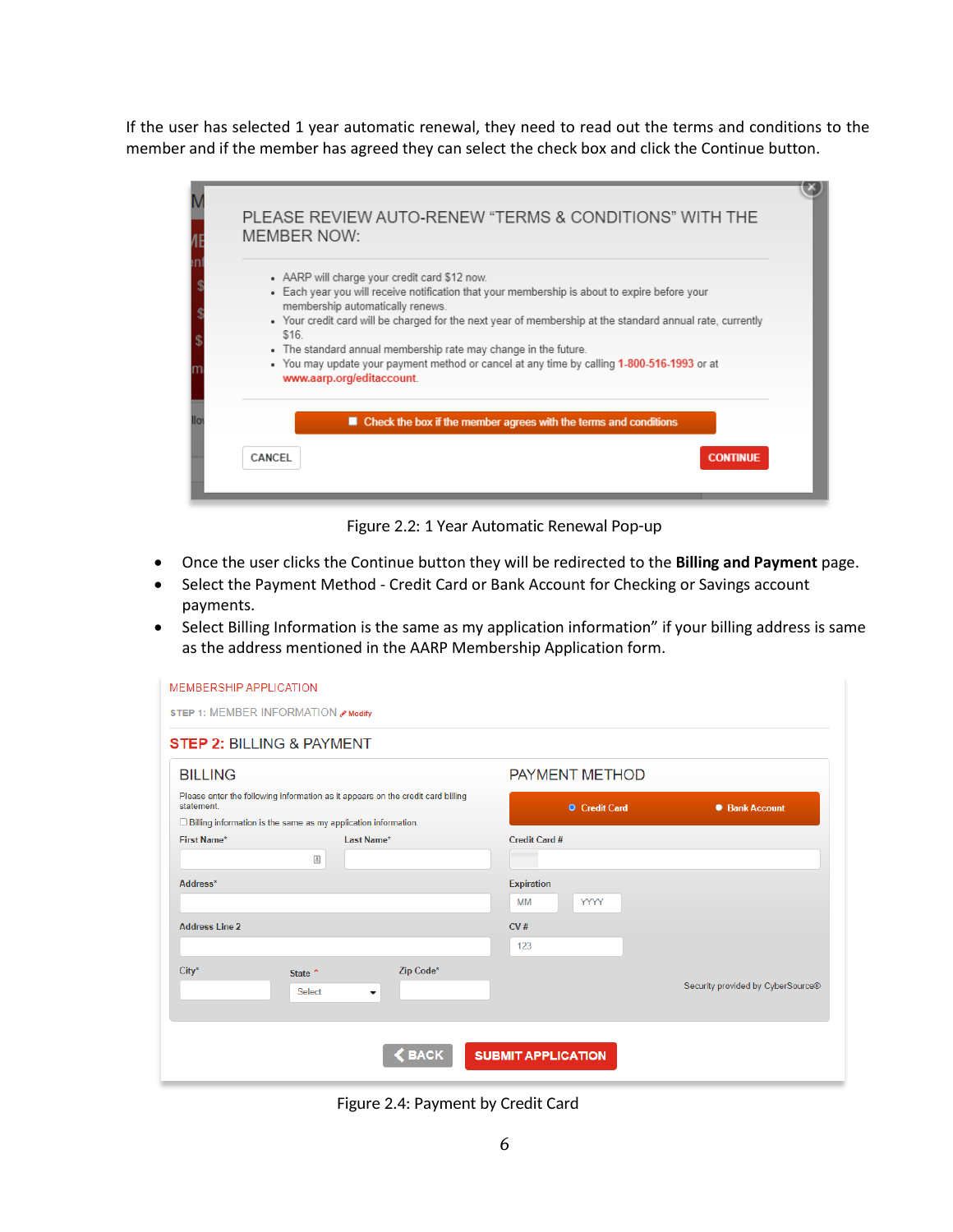If the user selects "Bank Account" they will be displayed with a disclosure as shown below:

|           | Agent/Representative must read disclosure:                                                                                                                          |
|-----------|---------------------------------------------------------------------------------------------------------------------------------------------------------------------|
|           | When you pay by check, I need to notify you that you are authorizing AARP to electronically debit<br>your bank account by providing us some additional information. |
|           | Do you agree to authorize AARP to electronically debit your bank account?                                                                                           |
| <b>NO</b> | <b>YES</b>                                                                                                                                                          |
|           |                                                                                                                                                                     |



- Enter your Bank Routing Number, Bank Account Number. Select Account Type from the dropdown (Checking or Savings)
- Complete the form and click the "SUBMIT APPLICATION" button.

| <b>MEMBERSHIP APPLICATION</b>                                                                 |                                |           |                                                                                                                  |                                                                                   |
|-----------------------------------------------------------------------------------------------|--------------------------------|-----------|------------------------------------------------------------------------------------------------------------------|-----------------------------------------------------------------------------------|
| STEP 1: MEMBER INFORMATION Ø Modify                                                           |                                |           |                                                                                                                  |                                                                                   |
| <b>STEP 2: BILLING &amp; PAYMENT</b>                                                          |                                |           |                                                                                                                  |                                                                                   |
| <b>BILLING</b>                                                                                |                                |           | <b>PAYMENT METHOD</b>                                                                                            |                                                                                   |
| Please enter the following information as it appears on the credit card billing<br>statement. |                                |           | Credit Card                                                                                                      | <b>O</b> Bank Account                                                             |
| $\Box$ Billing information is the same as my application information.                         |                                |           |                                                                                                                  |                                                                                   |
| <b>First Name*</b>                                                                            | Last Name*                     |           | PAY TO THE<br><b>ORDER OF</b><br>Account#<br>$\frac{1}{2}$ Routing #<br>MEMO V<br>1: 0123456789 1: 1234567890123 | 2304<br><b>DATE</b><br>$1$ \$<br><b>DOLLARS</b><br>Check $#$<br>$\sqrt{}$<br>2384 |
| Address*                                                                                      |                                |           | Account Type                                                                                                     | Name on Account                                                                   |
|                                                                                               |                                |           | Checking                                                                                                         | $\boxed{\triangleq}$<br>$\overline{\phantom{a}}$                                  |
| <b>Address Line 2</b>                                                                         |                                |           | <b>Routing Number</b>                                                                                            | <b>Account Number</b>                                                             |
| $City*$<br>State*                                                                             | Select<br>$\blacktriangledown$ | Zip Code* |                                                                                                                  | <b>Confirm Account</b>                                                            |
|                                                                                               |                                |           |                                                                                                                  | Security provided by CyberSource®                                                 |
|                                                                                               |                                | SBACK     | <b>SUBMIT APPLICATION</b>                                                                                        |                                                                                   |

Figure 2.6: Billing and Payment